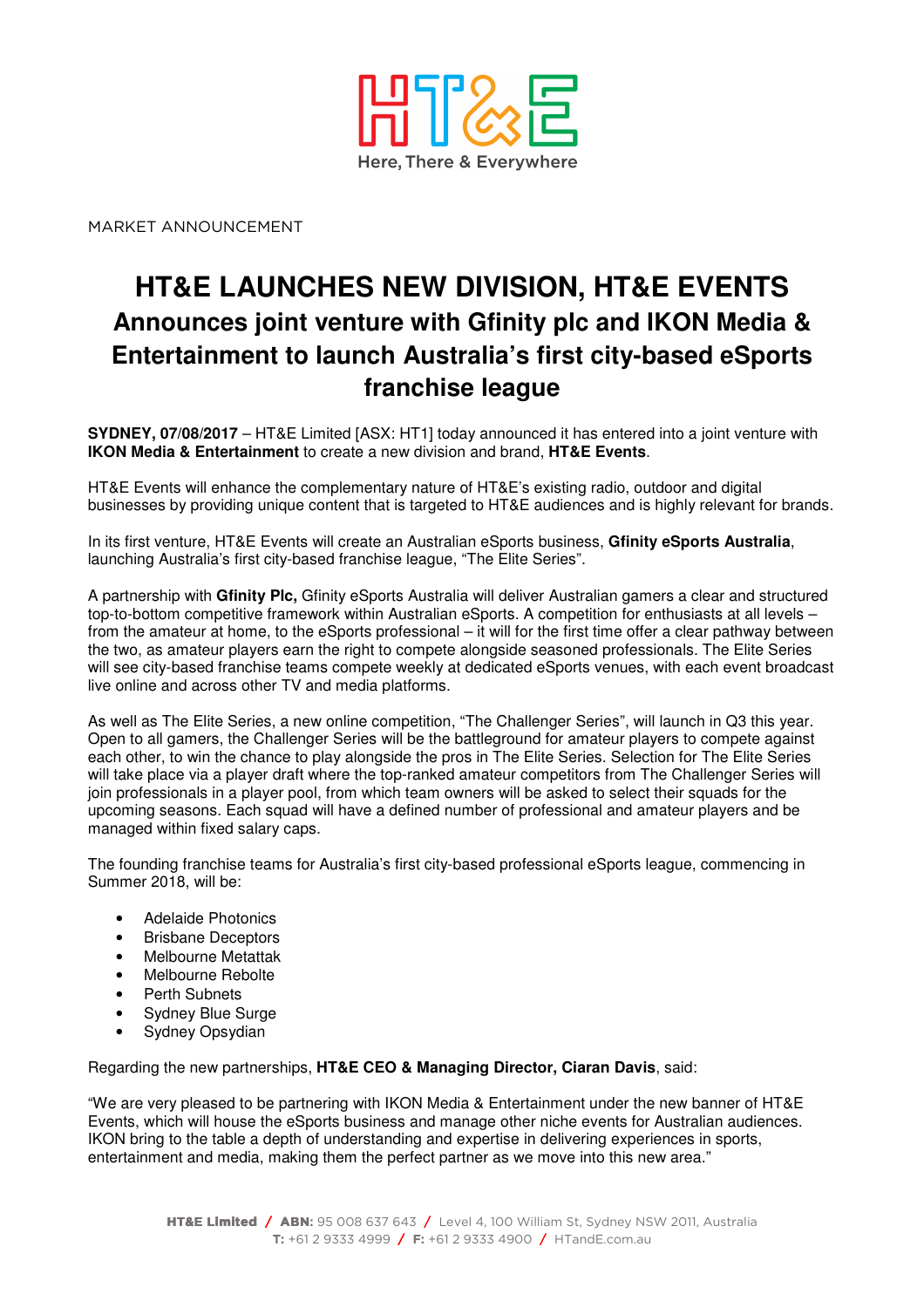

"The global eSports market has seen substantial growth in recent years, and we're really excited to be entering this space with an established, world leading eSports business, Gfinity. This move supports our strategic objectives to diversify revenues and expand our audience base, and we see in this opportunity the potential to reach a younger audience base and drive growth for HT&E. Leveraging our unique combination of media assets, and using Gfinity's tournament platform, Gfinity eSports Australia will also be perfectly positioned to run bespoke events for sponsors and strategic partners looking to engage with the eSports community – a highly engaged audience that will continue to grow."

# **IKON Media & Entertainment Partner, Damien O'Donohoe**, said:

"We are thrilled to be teaming up with HT&E under the HT&E Events umbrella. IKON is passionate about creating engaging and original content, and HT&E's portolio of existing assets is a powerful platform from which to launch this exciting new joint venture and will ensure that brands and businesses can capitalise on this new content.

We are also delighted that our first venture together involves working with Gfinity, a global leader in eSports, to launch Australia's first city-based professional eSports franchise league. The opportunity presented by the rapidly growing eSports sector is tremendous, and we have carefully chosen Gfinity as our platform partner to ensure the player and viewer experience is best in class, and to differentiate ourselves in the Australian eSports market.

## **Gfinity plc CEO, Neville Upton**, said:

"Gfinity is truly passionate about eSports, and we know that passion is shared by gamers and fans across the world. We are very excited to be partnering with HT&E and IKON to bring a professional eSports league to Australian audiences. Our goal is to grow eSports in Australia and create a vibrant domestic professional league; we look forward to promoting Australia's home grown talent via our online competitions and citybased franchise league."

**ENDS** 

#### **About HT&E**

HT&E Limited is a leading media and entertainment business, with diverse assets in Australia, New Zealand and Hong Kong. HT&E – Here, There & Everywhere – reflects the company's portfolio of leading, high quality metropolitan media assets across radio, outdoor and digital. For more information visit www.htande.com.au.

#### **About IKON Media & Entertainment:**

IKON is a full-service entertainment, media and sports agency that works with clients and partners to create unmatched experiences in sports, entertainment and media. With our deep insights and capabilities, we create engaging original content for an increasing number of distribution platforms. We help the companies we partner with connect to consumers' passions, create new revenue streams and expand their global footprint. For more information visit www.ikonmande.com.

## **About Gfinity:**

Recognised as one of the global leaders in eSports, Gfinity Plc is a UK based eSports company which operates globally. It is based in London at the UK's only dedicated eSports Arena and is listed on the London Stock Exchange Alternative Investment Market and has invested heavily in developing a uniquely integrated suite of assets to reach and engage with eSports fans, including viewers and participants. For more information visit www.gfinity.net.

\*\*\*